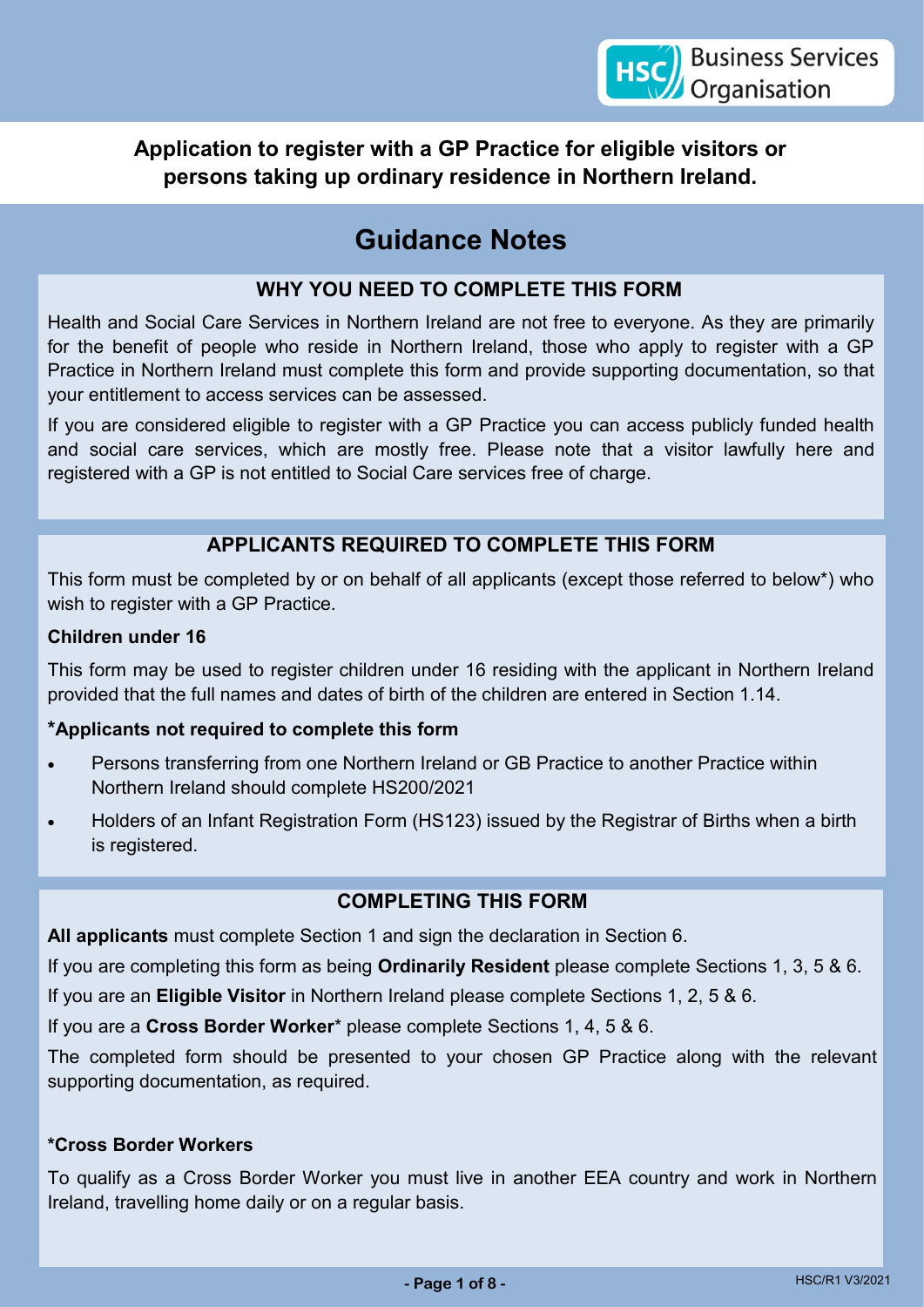## **Categories of Entitlement**

#### **Ordinarily Resident in Northern Ireland:**

Persons coming to Northern Ireland to live are required to meet the 'Ordinarily Resident Test' in Northern Ireland, i.e. you must be lawfully residing in Northern Ireland and have an identifiable and settled purpose here.

To satisfy this test you must have indefinite leave to remain in the United Kingdom (UK), and provide proof of your settled purpose e.g. to work, and confirmation of your **Northern Ireland address.** 

#### **Eligible Visitor:**

An eligible visitor is a visitor to Northern Ireland who is lawfully present in Northern Ireland and satisfies a relevant exemption from charges such as students, workers and asylum seekers in accordance with the Health and Personal Social Services Provision of Health Services to Persons Not Ordinarily Resident Regulations (Northern Ireland) 2015.

- **5.** Lawful Residence for 12 months;
- **6.** Presence for work, study or to settle;
- **8.** Reciprocal Agreements;
- **9.** Refugees, Asylum Seekers and children in care;
- **10.** Victims of Human Trafficking;
- **11.** Exceptional Humanitarian Reasons;
- **12.** Diplomats;
- **13**. NATO Forces;
- **14.** Long term Visits by UK Pensioners;
- **15.** War pensioners and armed forces compensation scheme payment recipients;
- **16.** HM UK Forces/ Crown Servants and others;
- **17.** Former Residents working overseas;
- **18.** Missionaries for organisation established in UK;
- **19.** Prisoners and detainees;
- **20.** Employees on UK Registered Ships;
- **22.** Family members of visitors.

For further information please visit:

<http://www.hscbusiness.hscni.net/services/1785.htm>

### **How we use your information**

The Business Services Organisation is a Data Controller under the General Data Protection Regulation (GDPR) . We hold information for the purposes specified in our Privacy notice and outlined in our notification to the Information Commissioner. We may get information about you from statutory agencies, as may be appropriate or we may give information to them but only be as the law permits and/or to:

- check the accuracy of the information provided;
- to determine eligibility to register with a GP in Northern Ireland;
- prevent or detect crime;
- protect public funds.

Details of our Privacy Notice can be found at:

[http://www.hscbusiness.hscni.net/services/2953.htm](https://hscbusiness.hscni.net/services/2953.htm) or by contacting us using the details below.

If you require assistance or have any queries about this form please contact:

Medical Registration Business Services Organisation Tel: 0300 555 0113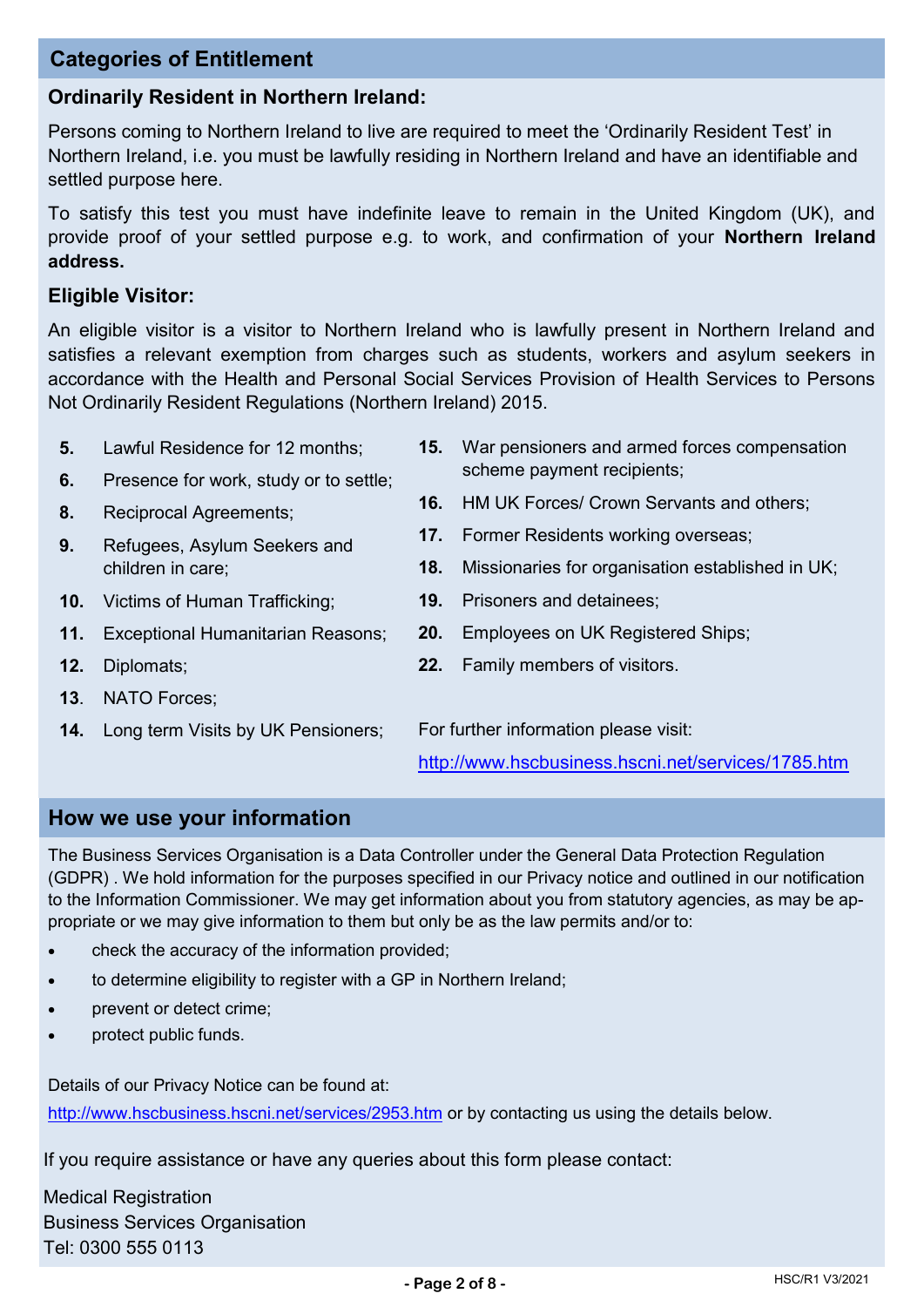## **Application to register with a GP Practice for eligible visitors or persons taking up ordinary residence in Northern Ireland.**

| All applicants must complete Section 1 and<br>provide Photographic ID. | 1.12 Name and address of GP Practice you wish<br>to register with in Northern Ireland: |
|------------------------------------------------------------------------|----------------------------------------------------------------------------------------|
|                                                                        | Name of GP Practice                                                                    |
| <b>SECTION 1 : Details of registering patient</b>                      |                                                                                        |
| 1.1<br>Title:                                                          | Address                                                                                |
| <b>Miss</b><br>Mr<br><b>Mrs</b>                                        | Ms                                                                                     |
| Other                                                                  |                                                                                        |
| $1.2$<br>Surname:                                                      |                                                                                        |
|                                                                        | Postcode                                                                               |
| <b>Previous Surname:</b>                                               | 1.13 Previously registered in Northern Ireland                                         |
| 1.3                                                                    | Yes<br><b>No</b>                                                                       |
|                                                                        |                                                                                        |
| 1.4<br>Forename(s) (in full):                                          | Name of previous GP Practice in NI                                                     |
|                                                                        |                                                                                        |
| Date of Birth:<br>1.5                                                  |                                                                                        |
|                                                                        | <b>Address</b>                                                                         |
| 1.6<br>Gender:                                                         |                                                                                        |
| Female<br>Male                                                         |                                                                                        |
| <b>Country of Birth:</b><br>1.7                                        | Postcode                                                                               |
|                                                                        |                                                                                        |
| 1.8<br>Daytime phone number:                                           | 1.14 If you are registering children under 16                                          |
|                                                                        | years old residing with you in Northern                                                |
| The BSO may contact you regarding your<br>application.                 | Ireland, please give their details below.                                              |
| <b>Current address in Northern Ireland:</b>                            | $\mathbf{1}$<br>Surname                                                                |
| 1.9                                                                    | Forename                                                                               |
|                                                                        | Gender<br>Male<br>Female                                                               |
|                                                                        | Date of Birth                                                                          |
|                                                                        | Country of Birth                                                                       |
| Postcode                                                               |                                                                                        |
| If you have an address outside Northern<br>1.10                        | $\overline{2}$<br>Surname                                                              |
| Ireland, please provide details:                                       | Forename                                                                               |
|                                                                        | Gender<br>Male<br>Female                                                               |
|                                                                        | Date of Birth                                                                          |
|                                                                        | Country of Birth                                                                       |
| Postcode                                                               | 3<br>Surname                                                                           |
| Health and Care Number, if known:<br>1.11                              | Forename                                                                               |
|                                                                        | Gender<br>Female<br>Male                                                               |
|                                                                        | Date of Birth                                                                          |
|                                                                        | Country of Birth                                                                       |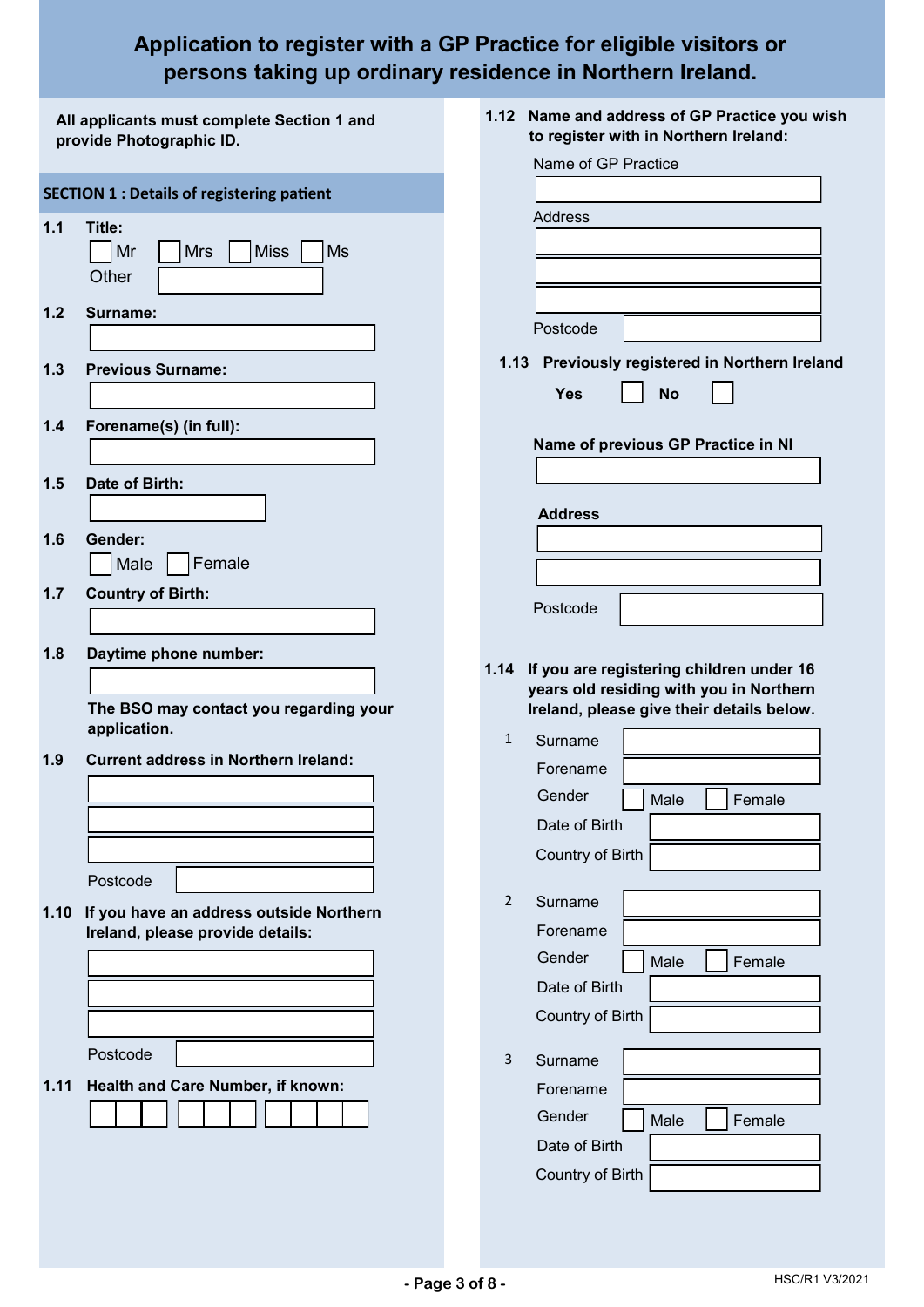|     | <b>SECTION 2: Please complete this section if you are</b>                                         | 2.7  | Please state country of residence:                                           |                 |
|-----|---------------------------------------------------------------------------------------------------|------|------------------------------------------------------------------------------|-----------------|
|     | a visitor to Northern Ireland                                                                     |      |                                                                              | Go to $2.8$     |
| 2.1 | From which country have you travelled to<br><b>Northern Ireland?</b>                              | 2.8  | Please provide your Passport or EEA<br>Identity card details, as applicable: |                 |
|     | Go to 2.2                                                                                         |      | Country of Issue                                                             |                 |
| 2.2 | What date did you arrive in Northern Ireland?                                                     |      |                                                                              |                 |
|     | Go to 2.3                                                                                         |      | Passport Number/ ID Card Number                                              |                 |
| 2.3 | What date do you intend to leave Northern<br>Ireland?                                             |      | <b>Issue Date</b>                                                            |                 |
|     | Go to $2.4$                                                                                       |      | <b>Expiry Date</b>                                                           | Go to 2.9       |
| 2.4 | What is the purpose of your visit e.g. Holiday/<br>Visiting family/ Study/ Work etc.?             |      | You must provide the original document to Practice staff.                    |                 |
|     | Go to 2.5                                                                                         | 2.9  | Do you hold a European Health Insurance<br>Card (EHIC)?                      |                 |
| 2.5 | Please provide details of any exemption                                                           |      | Yes<br>Please provide details:                                               |                 |
|     | you meet under the Provision of Health<br><b>Services to Persons Not Ordinarily</b>               |      | Country of Issue                                                             |                 |
|     | <b>Resident Regulations (Northern Ireland)</b>                                                    |      |                                                                              |                 |
|     | 2015, if applicable.                                                                              |      | <b>EHIC No</b>                                                               |                 |
|     |                                                                                                   |      | Valid from                                                                   |                 |
|     |                                                                                                   |      | Valid to                                                                     |                 |
|     |                                                                                                   |      | You must provide the original document to Practice staff.                    |                 |
|     |                                                                                                   |      |                                                                              | Go to Section 5 |
|     |                                                                                                   |      | <b>No</b>                                                                    | Go to 2.10      |
|     | <b>Please Note:</b>                                                                               | 2.10 | Do you hold a Visa issued by the UK                                          |                 |
|     | You must provide documentary proof of your claim<br>for exemption as requested by Practice Staff. |      | <b>Home Office?</b>                                                          |                 |
|     | Unless you are seeking asylum go to 2.6                                                           |      | Yes<br>Please provide details:                                               |                 |
|     | If seeking asylum you must provide your                                                           |      | Type:                                                                        |                 |
|     | Application Registration Card (ARC) and                                                           |      | Visa No                                                                      |                 |
|     | BAIL 201 letter from the Home Office<br>confirming your address in Northern Ireland.              |      | Valid from:                                                                  |                 |
|     |                                                                                                   |      | Valid to:                                                                    | Go to 2.11      |
|     | Go to Section 5                                                                                   |      | You must provide the original document to Practice staff.                    |                 |
| 2.6 | Do you normally reside in England,                                                                |      | <b>No</b>                                                                    | Go to Section 5 |
|     | <b>Scotland or Wales?</b>                                                                         | 2.11 | Do you hold a Biometric Residence Permit                                     |                 |
|     | Yes                                                                                               |      | issued by the UK Home Office?                                                |                 |
|     | You must provide proof of your residency in<br>England, Scotland or Wales to the Practice.        |      | Please provide details:<br>Yes                                               |                 |
|     |                                                                                                   |      | Unique Number:                                                               |                 |
|     | GP Details in England, Scotland, Wales:                                                           |      |                                                                              |                 |
|     |                                                                                                   |      | <b>Issue Date</b>                                                            |                 |
|     |                                                                                                   |      | <b>Expiry Date</b>                                                           |                 |
|     |                                                                                                   |      |                                                                              | Go to Section 5 |
|     |                                                                                                   |      | You must provide the original document to Practice staff.                    |                 |
|     |                                                                                                   |      | <b>No</b>                                                                    | Go to Section 5 |
|     | Go to Section 5                                                                                   |      |                                                                              |                 |
|     | <b>No</b><br>Go to 2.7                                                                            |      |                                                                              |                 |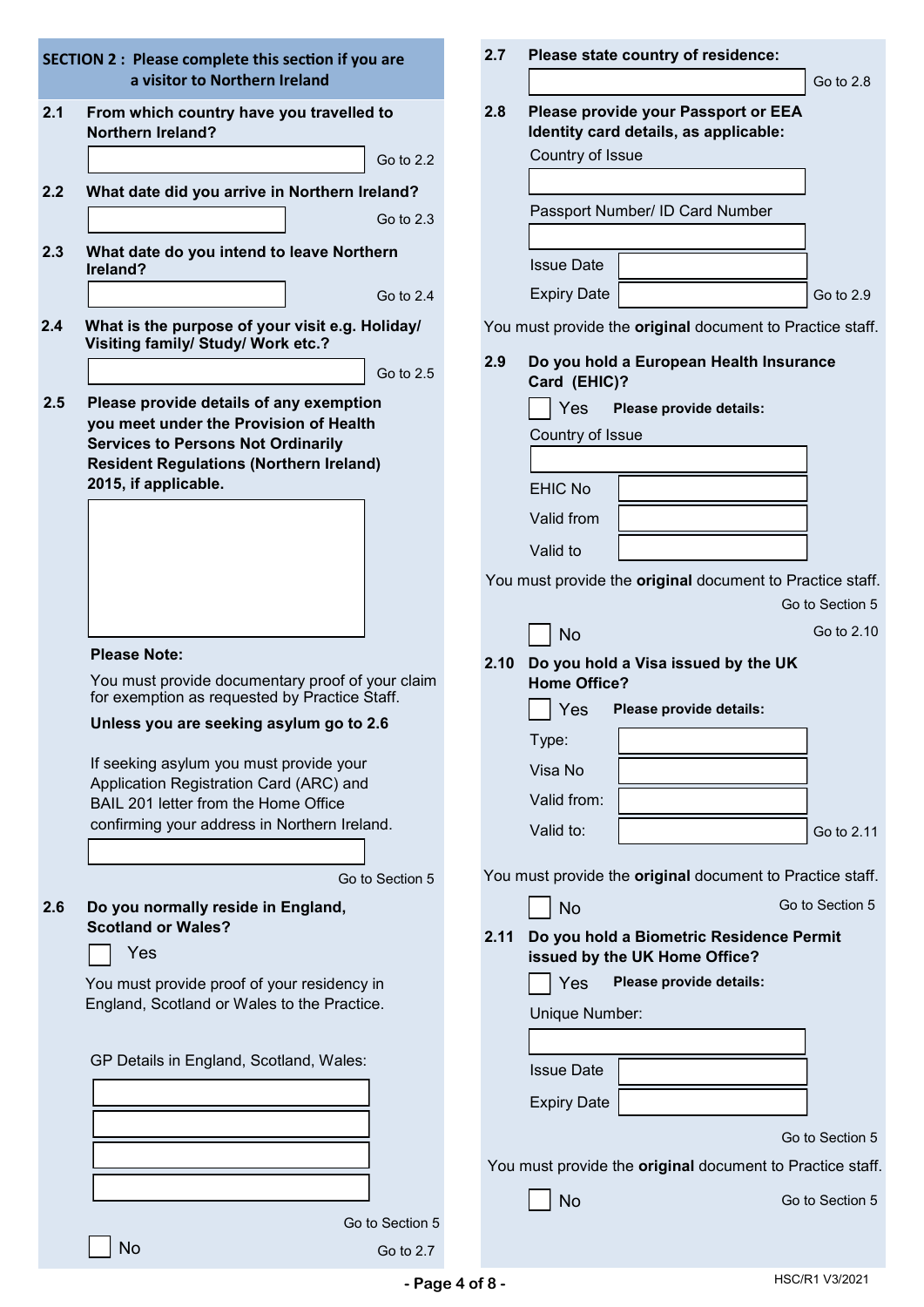|     | <b>SECTION 3 : Please complete this section if you are</b><br>taking up residency in Northern Ireland.                                                                                                                                                                                                                                                                                                                                        |  | 3.6<br>Are you a dependant of a person who is<br>ordinarily resident in Northern Ireland?                                                                                                                                           |  |
|-----|-----------------------------------------------------------------------------------------------------------------------------------------------------------------------------------------------------------------------------------------------------------------------------------------------------------------------------------------------------------------------------------------------------------------------------------------------|--|-------------------------------------------------------------------------------------------------------------------------------------------------------------------------------------------------------------------------------------|--|
| 3.1 | You can only register as ordinarily resident in<br>Northern Ireland if you are not subject to UK<br>immigration control.<br>Please Note: You are required to provide at least<br>one document from each list on page 8.<br>Where have you resided in the past 12<br>months? If England, Scotland or Wales,<br>please provide full postal address.                                                                                             |  | <b>No</b><br>Go to Section 5<br>Yes<br>The person I am dependent on is:<br>Employed<br>Self-employed<br>A pensioner<br>Other Please provide details:                                                                                |  |
| 3.2 | Go to 3.2<br>Postcode<br>From which country have you travelled to<br><b>Northern Ireland?</b>                                                                                                                                                                                                                                                                                                                                                 |  | Please provide the name of this person:<br>Please provide this person's Date of Birth:                                                                                                                                              |  |
| 3.3 | Go to 3.3<br>What was your most recent date of entry to                                                                                                                                                                                                                                                                                                                                                                                       |  | Please state your relationship to this person:                                                                                                                                                                                      |  |
| 3.4 | <b>Northern Ireland?</b><br>Go to 3.4<br>What is your reason for being in Northern<br>Ireland?                                                                                                                                                                                                                                                                                                                                                |  | Please supply documentary proof of<br>relationship i.e. Marriage Certificate.<br>Please provide this person's Health and                                                                                                            |  |
| 3.5 | Retirement<br>Go to 3.5<br>Join a family member<br>Go to 3.5<br>Take up employment<br>Go to 3.5<br>Seek employment<br>Go to 3.5<br>Other<br>Please provide details:<br>Go to 3.5<br>Are you in receipt of an EEA pension?                                                                                                                                                                                                                     |  | Care Number (HCN) if they have one:<br>In addition to your own documents from<br>list 1 and list 2 you must also provide one<br>document from list 1, list 2 and list 3 on<br>Page 8 in the above person's name.<br>Go to Section 5 |  |
|     | Go to Section 5<br>Yes<br>Please Note: If you are in receipt of an EEA<br>pension from a country other than the UK or Rol<br>you are required to provide to the practice your S1<br>form, issued by your former country of<br>residence.<br>For patients from RoI you must provide a letter<br>from the Department of Social Protection (DSP)<br>confirming you have informed them that you are<br>residing in Northern Ireland.<br>Go to 3.6 |  |                                                                                                                                                                                                                                     |  |
|     | No                                                                                                                                                                                                                                                                                                                                                                                                                                            |  |                                                                                                                                                                                                                                     |  |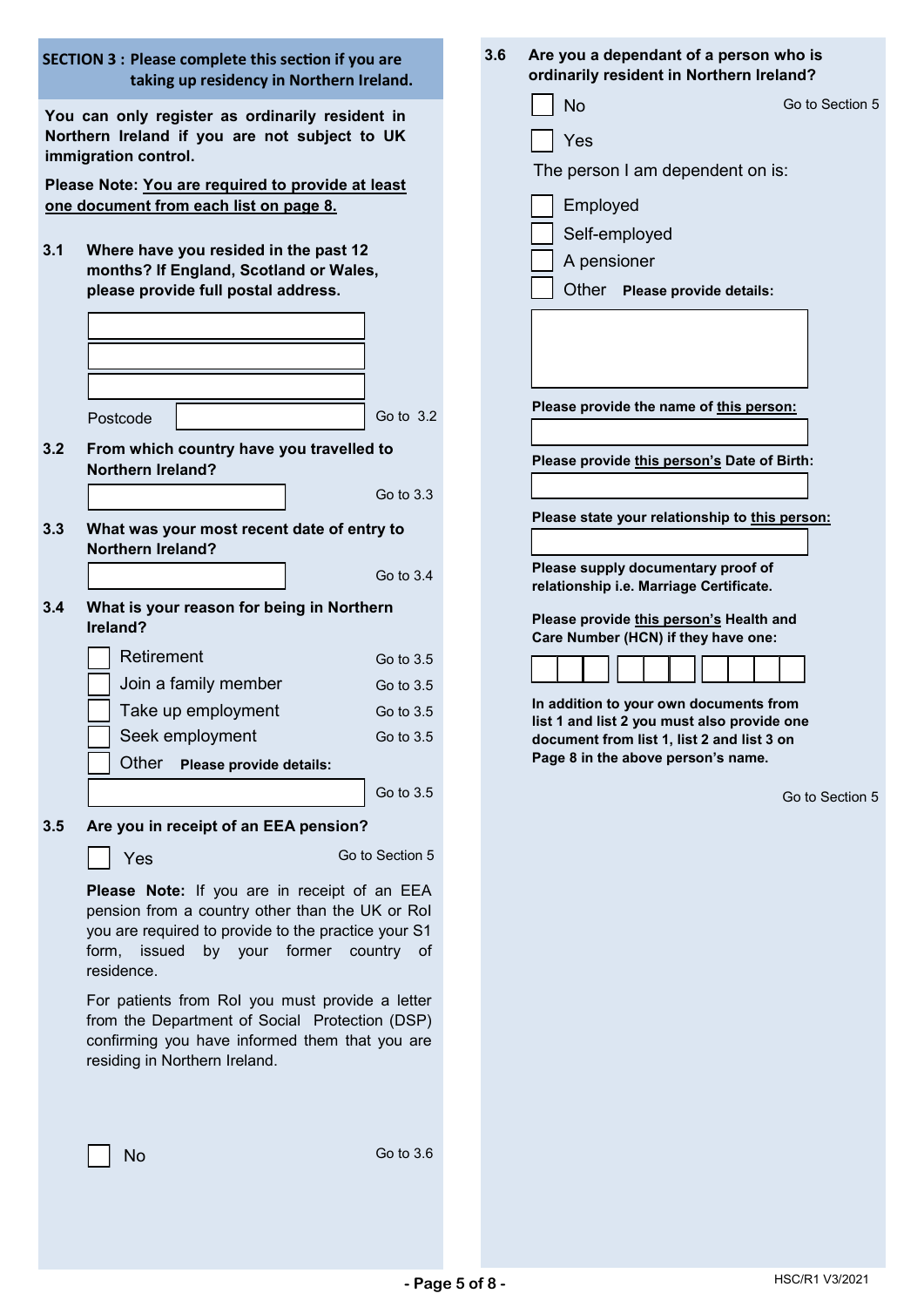| SECTION 4 : Please complete this section if you are a Cross Border Worker |                                                                                      |     |                                                                                                    |  |  |
|---------------------------------------------------------------------------|--------------------------------------------------------------------------------------|-----|----------------------------------------------------------------------------------------------------|--|--|
| 4.1                                                                       | Please state your National Insurance No:<br>Go to $4.2$                              | 4.3 | How often do you travel to Northern Ireland<br>to undertake your employment or<br>self employment? |  |  |
| 4.2                                                                       | Please provide details of your employer<br>or business:<br>Name of employer/business |     | Weekly<br>Monthly<br>Daily<br>$G_0$ to 44                                                          |  |  |
|                                                                           |                                                                                      | 4.4 | Are you registered with a GP in the                                                                |  |  |
|                                                                           | Address                                                                              |     |                                                                                                    |  |  |
|                                                                           |                                                                                      |     | <b>Republic of Ireland?</b>                                                                        |  |  |
|                                                                           |                                                                                      |     | Go to Section 5<br>Yes                                                                             |  |  |
|                                                                           |                                                                                      |     | Name of Doctor                                                                                     |  |  |
|                                                                           |                                                                                      |     |                                                                                                    |  |  |
|                                                                           | Postcode                                                                             |     | <b>Address</b>                                                                                     |  |  |
|                                                                           | Date employment/self employment                                                      |     |                                                                                                    |  |  |
|                                                                           | commenced                                                                            |     |                                                                                                    |  |  |
|                                                                           | Go to $4.3$                                                                          |     |                                                                                                    |  |  |
|                                                                           | Please Note: To register as a Cross Border Worker you are                            |     | Postcode                                                                                           |  |  |
|                                                                           | required to supply your most recent payslip showing your                             |     |                                                                                                    |  |  |
|                                                                           | employers or business name and address as stated above.                              |     | Go to Section 5<br>No                                                                              |  |  |
|                                                                           | <b>SECTION 5: Additional Information</b>                                             |     |                                                                                                    |  |  |

Do you have any additional information you wish to add to your application:

Yes **Please provide details below (before going to Section 6):** No Go to Section 6

#### **SECTION 6 : To be completed by all applicants - Please note: continued on next page**

In order to apply to access Health and Social Care Services in Northern Ireland you must read and sign the declaration on page 7.

I wish to apply for Health Service registration in Northern Ireland, on the basis that I am ordinarily resident or an eligible visitor in Northern Ireland and I declare that the information I have given on this form is correct and complete. I understand that if it is not, appropriate action may be taken against me, including cancelling my registration and the recovery of charges.

I understand that by applying to register with a GP Practice in Northern Ireland, my information will be shared to and by the Business Services Organisation, with other bodies including HSC organisations, Fraud Prevention Agencies and Government Bodies such as the Department for Communities, Department of Work and Pensions, Her Majesty's Revenue and Customs, the Home Office, the Health Service Executive the Department of Social Protection and any other government bodies as may be appropriate for the following purposes

- to check the accuracy of the information provided;
- to determine eligibility to register with a GP in Northern Ireland;
- prevent or detect crime;
- protect public funds.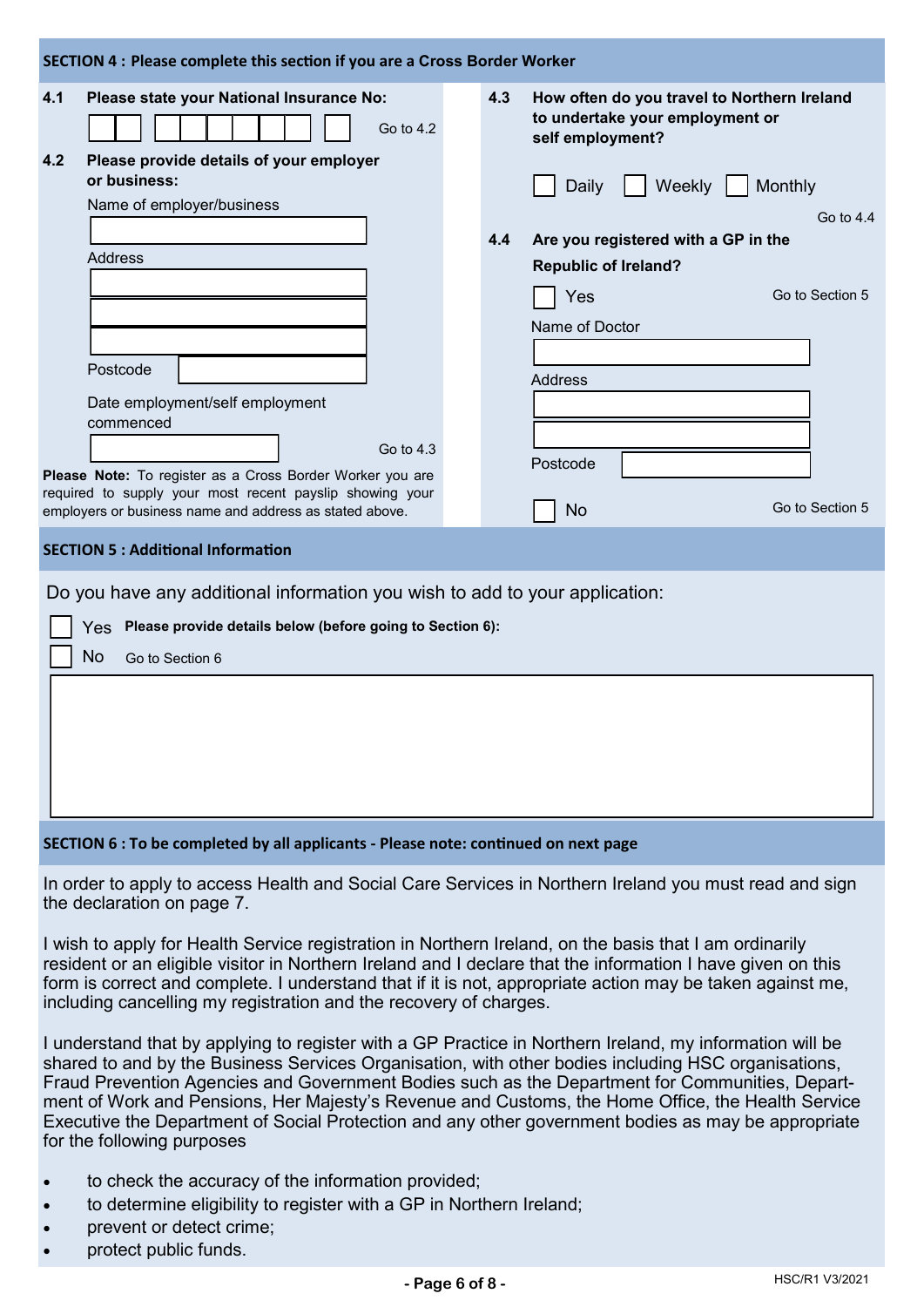#### **SECTION 6 Continued :**

You should note that if you do not provide the information relating to your entitlement, this may affect your ability to access Health and Social Care Services in Northern Ireland, including registration with a GP Practice.

| Signature:         |  |
|--------------------|--|
| <b>Print Name:</b> |  |
| Date:              |  |

As the person named in Section 1 lacks capacity I am signing this application on their behalf.

| Signature:                 |  |
|----------------------------|--|
| <b>Print Name:</b>         |  |
| Relationship<br>to person: |  |
| Date:                      |  |

#### **SECTION 7 : To be completed by doctor willing to accept the person for inclusion on the GP Practice list**

I accept this person to be registered (and any children under 16 named in Section 1) for inclusion in my Practice list if entitled to receive General Medical Services.

| Doctor's signature: |  |
|---------------------|--|
| Doctor's cypher:    |  |
| Practice Number:    |  |
| Date:               |  |

#### **SECTION 8 : Voluntary Consent for Organ Donation (optional)**

Organ donation saves and improves thousands of lives each year, with even more lives improved by tissue donation. Just one organ donor can save the lives of up to 9 people. Each year, around 10-15 people in Northern Ireland die while waiting for an organ transplant.

Talk to those close to you about your organ donation decision and sign the Organ Donor Register – one day it could mean the gift of life. It takes just 2 minutes to sign at [www.organdonationni.info](http://www.organdonationni.info) or call 0300 123 23 23.

Or scan the QR code to go directly to the Register.



#### **WHAT YOU MUST NOW DO**

Return the completed form along with relevant supporting documentation to the GP Practice at which you wish to register.

**This document is available on the BSO website in minority languages to assist applicants where English is not their first language.**